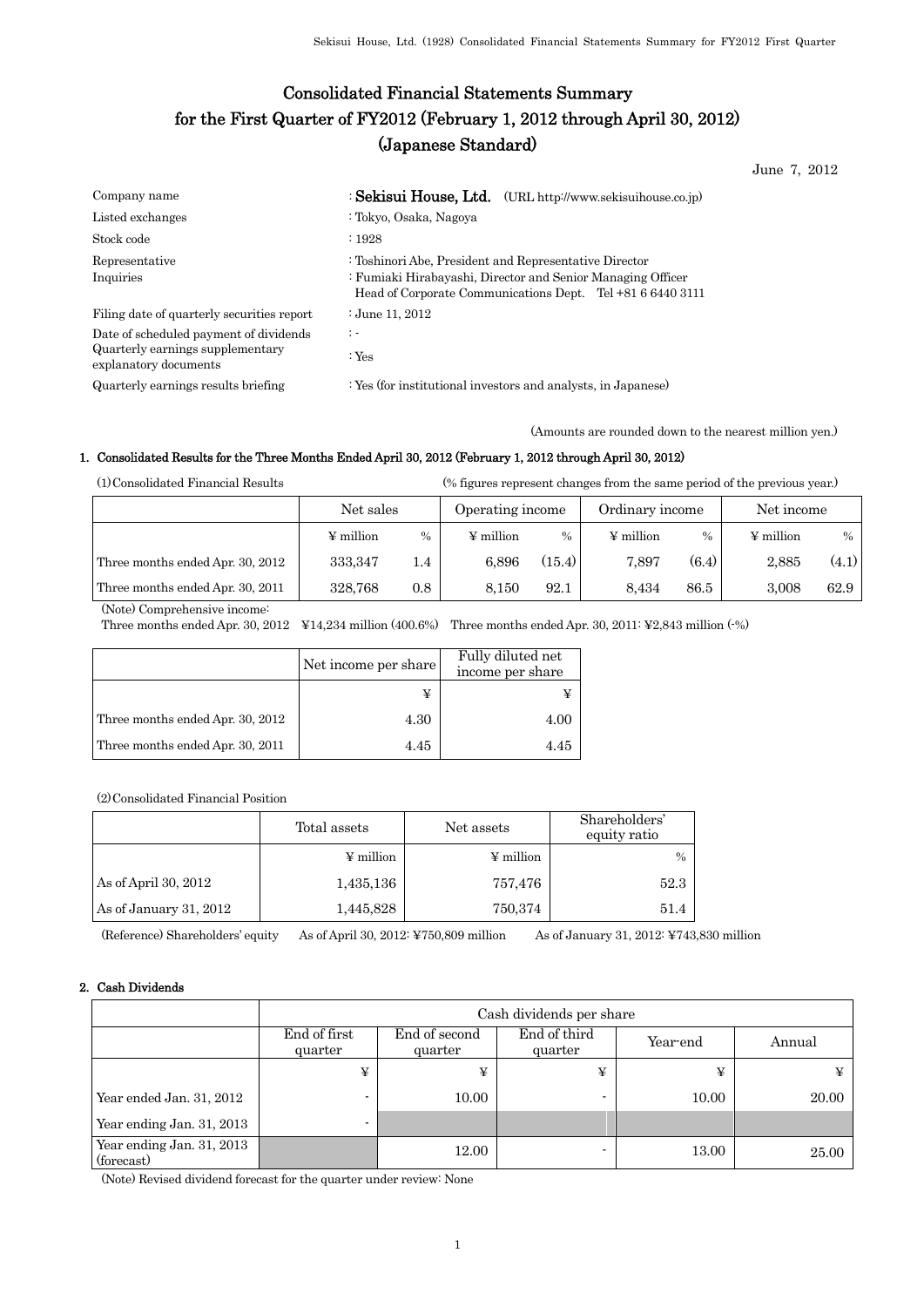### 3. Consolidated Results Forecast for FY2012 (February 1, 2012 through January 31, 2013)

|  |  | (% figures represent changes from the same period of the previous year.) |  |
|--|--|--------------------------------------------------------------------------|--|
|  |  |                                                                          |  |

|                                    | Net sales         | Operating income  | Ordinary income                 | Net income                      | Net income<br>per share |
|------------------------------------|-------------------|-------------------|---------------------------------|---------------------------------|-------------------------|
|                                    | $\%$<br>¥ million | ¥ million<br>$\%$ | $\Psi$ million<br>$\frac{0}{0}$ | $\Psi$ million<br>$\frac{0}{0}$ | ¥                       |
| Six months ending Jul. 31,<br>2012 | 776,000<br>4.0    | (7.8)<br>30,000   | (7.9)<br>30,000                 | (9.9)<br>15.200                 | 22.63                   |
| Year ending Jan. 31, 2013          | 7.8<br>1,650,000  | 80,000 12.8       | 13.4<br>79,500                  | 42,000 45.0                     | 62.53                   |

(Note) Revised forecast for the quarter review: None

### 4. Others

(1)Changes in significant subsidiaries (changes in specific subsidiaries that caused a change in scope of consolidation): None

(2)Application of accounting treatment specific to the preparations for consolidated quarterly financial statements: None

(3)Changes in accounting policies, accounting estimates and restatements

(a) Changes in accounting policies due to amendment of accounting standards: Not applicable

(b) Changes in accounting policies due other than (a): Applicable

(c) Changes in accounting estimates: Not applicable

(d) Restatements: Not applicable

(4)Number of shares outstanding (common stock)

(i) Number of shares outstanding at the end of each period (including treasury stock):

As of Apr. 30, 2012: 676,885,078 shares As of Jan. 31, 2011: 676,885,078 shares

(ii) Number of treasury stock at the end of each period:

As of Apr. 30, 2012: 5,216,200 shares As of Jan. 31, 2011: 5,211,881 shares

(iii) Average number of shares outstanding in each period (cumulative quarterly consolidated accounting period):

Three months ended Apr. 30, 2012: 671,670,792 shares Three months ended Apr. 30, 2011: 675,692,706 shares

#### \* Implementation Status of Quarterly Review Processes

At the time of disclosure of this report, the procedures for review of quarterly consolidated financial statements, pursuant to the Financial Products and Exchange Law, have not been completed.

#### \* Notes Regarding the Appropriate Use of Results Forecasts and Other Important Matters

This document contains forward-looking statements based on judgments and estimates derived from information available to the Company at the time of this release, and is therefore subject to risks and uncertainties. Actual future results may differ materially from any projections presented here due to a variety of factors, including economic conditions surrounding the business domain of the Company and Group companies, as well as market trends.

For details of results forecast, please refer to "(3) Qualitative Information Regarding Consolidated Results Forecast" in "1. Qualitative Information Regarding Consolidated Results for the Three Months under Review" of the "Attached Material" on page 7.

#### (Obtaining supplementary explanatory documents)

The Company plans to hold a briefing for institutional investors and analysts on June 7, 2012. Relevant financial explanatory documents to be handed out at the briefing will be posted on our official website on the same day.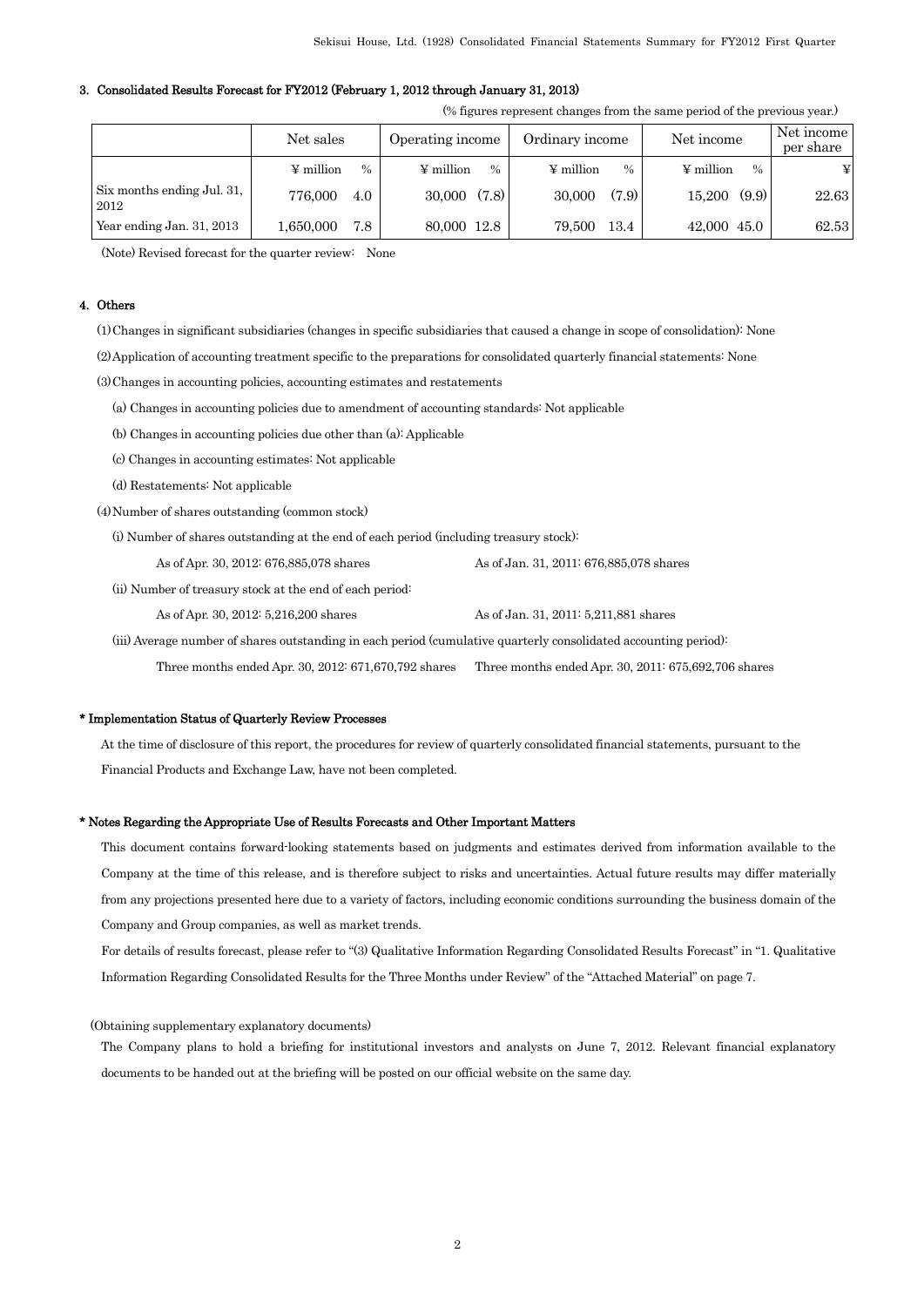## TABLE OF CONTENTS OF THE ATTACHED MATERIAL

| 1. |                                                                                                                                                                                                                                                                                                                                                                                                                                                                                                                                                                                                                                                                              |                |
|----|------------------------------------------------------------------------------------------------------------------------------------------------------------------------------------------------------------------------------------------------------------------------------------------------------------------------------------------------------------------------------------------------------------------------------------------------------------------------------------------------------------------------------------------------------------------------------------------------------------------------------------------------------------------------------|----------------|
|    | $\textbf{(1)} \ \ \textbf{Qualitative Information Regarding Consolidated Business Results \ \ \textcolor{red}{\textbf{new}} \ \ \textcolor{red}{\textbf{new}} \ \ \textcolor{red}{\textbf{new}} \ \ \textcolor{red}{\textbf{new}} \ \ \textcolor{red}{\textbf{0}} \ \ \textcolor{red}{\textbf{0}} \ \ \textcolor{red}{\textbf{0}} \ \ \textcolor{red}{\textbf{0}} \ \ \textcolor{red}{\textbf{0}} \ \ \textcolor{red}{\textbf{0}} \ \ \textcolor{red}{\textbf{0}} \ \ \textcolor{red}{\textbf{0}} \ \ \textcolor{red}{\textbf{0}} \ \ \textcolor{red}{\textbf{0}} \ \ \$                                                                                                     |                |
|    | Qualitative Information Regarding Consolidated Financial Conditions ……………………………………………………………………………………<br>(2)                                                                                                                                                                                                                                                                                                                                                                                                                                                                                                                                                                  | $\overline{7}$ |
|    | $\label{lem:q} \textbf{Qualitative Information Regarding Consolidated Results Forecast}\footnotesize\begin{minipage}{.45\textwidth} \begin{tabular}{l} \textbf{Qualitative Information Regarding Consolidated Results Forecast}\end{tabular} \end{minipage}% \end{minipage}% \begin{minipage}{.45\textwidth} \begin{tabular}{l} \textbf{Qualitative Information Research} \end{tabular} \end{minipage}% \end{minipage}% \begin{minipage}{.45\textwidth} \begin{tabular}{l} \textbf{Qualitative Information Research} \end{tabular} \end{minipage}% \end{minipage}% \begin{minipage}{.45\textwidth} \begin{tabular}{l} \textbf{Qualitative Information Research} \end$<br>(3) |                |
| 2. |                                                                                                                                                                                                                                                                                                                                                                                                                                                                                                                                                                                                                                                                              |                |
|    | (1) Changes in Significant Subsidiaries during the Period $\begin{array}{r} 7 \\ 7 \end{array}$                                                                                                                                                                                                                                                                                                                                                                                                                                                                                                                                                                              |                |
|    | Application of Accounting Treatment Specific to the Preparations for Consolidated Quarterly Financial Statements 7<br>(2)                                                                                                                                                                                                                                                                                                                                                                                                                                                                                                                                                    |                |
|    | (3)                                                                                                                                                                                                                                                                                                                                                                                                                                                                                                                                                                                                                                                                          | $\overline{7}$ |
| 3. |                                                                                                                                                                                                                                                                                                                                                                                                                                                                                                                                                                                                                                                                              |                |
|    |                                                                                                                                                                                                                                                                                                                                                                                                                                                                                                                                                                                                                                                                              |                |
|    | Consolidated Quarterly Statements of Income and Consolidated Quarterly Statements of Comprehensive Income<br>(2)                                                                                                                                                                                                                                                                                                                                                                                                                                                                                                                                                             |                |
|    | Consolidated Quarterly Statements of Income                                                                                                                                                                                                                                                                                                                                                                                                                                                                                                                                                                                                                                  |                |
|    |                                                                                                                                                                                                                                                                                                                                                                                                                                                                                                                                                                                                                                                                              |                |
|    | Consolidated Quarterly Statements of Comprehensive Income                                                                                                                                                                                                                                                                                                                                                                                                                                                                                                                                                                                                                    |                |
|    |                                                                                                                                                                                                                                                                                                                                                                                                                                                                                                                                                                                                                                                                              |                |
|    |                                                                                                                                                                                                                                                                                                                                                                                                                                                                                                                                                                                                                                                                              |                |
|    | (4)                                                                                                                                                                                                                                                                                                                                                                                                                                                                                                                                                                                                                                                                          |                |
|    | Notes Regarding Significant Changes in the Amount of Shareholders' Equity<br>$\begin{minipage}[c]{0.9\linewidth} \hline \end{minipage}$<br>(5)                                                                                                                                                                                                                                                                                                                                                                                                                                                                                                                               |                |
| 4. |                                                                                                                                                                                                                                                                                                                                                                                                                                                                                                                                                                                                                                                                              |                |
|    |                                                                                                                                                                                                                                                                                                                                                                                                                                                                                                                                                                                                                                                                              |                |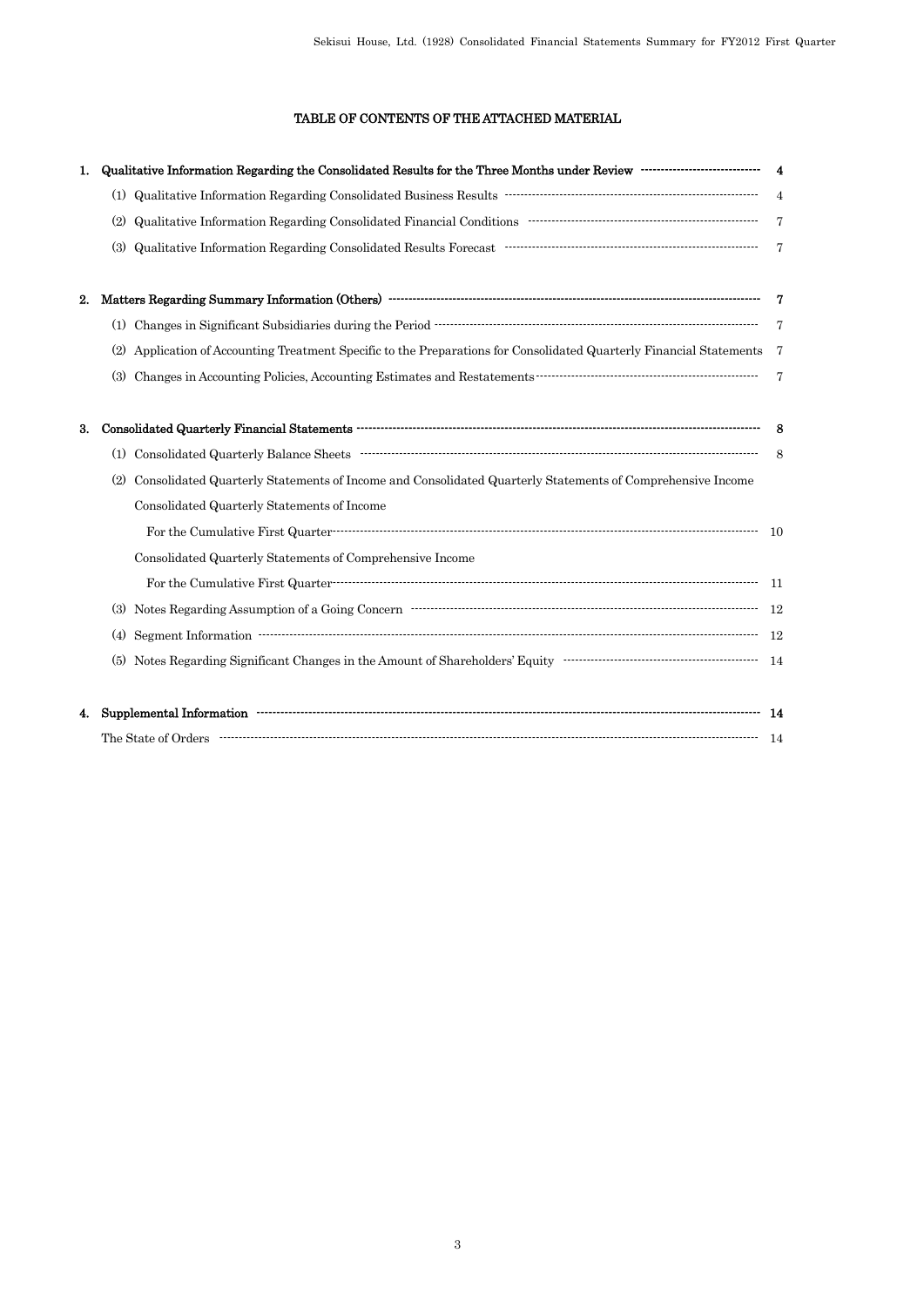### 1. Qualitative Information Regarding the Consolidated Results for the Three Months under Review

### (1) Qualitative Information Regarding Consolidated Business Results

The Japanese economy during the first consolidated cumulative quarter under review saw an improvement in corporate performance with an increase in demand associated with the recovery from the Great East Japan Earthquake, which supported businesses that depend on the domestic market, as well as a recovery in the U.S. economy and an easing of the yen. However, uncertainty concerning the economic outlook cannot be dispelled, given factors such as the European debt crisis, limitations on the supply of electric power, and higher crude oil prices, which are coming together to put pressure on corporate earnings.

In the housing market, awareness of housing safety and security increased following the Great East Japan Earthquake and, with the issue of ensuring energy supplies, the government has been providing sustained support for the acquisition of housing through recovery assistance, the housing eco-point system, and a system of subsidies for installing solar power generating systems and ENE FARM, a household fuel cell system. Further, the rate of the decline in land prices continues to abate and new housing starts have begun to climb.

Under these circumstances, as the Company looks toward the final year of the three-year medium term management plan that began in FY2010, businesses that have been progressing favorably should be continuing to expand while, based on the fundamental policy "Green First Strategy," we are working to further expand sales of eco-friendly homes and, in the Remodeling Business, the proliferation of solar power generating systems has begun in earnest. Further, we are working to expand orders by holding nationwide sales promotion events such as *Sumai no Sankan-bi* (visits to model houses) and Sha-Maison Festa.

In 2008, the Company received certification as an "Eco-First Company" from the Ministry of the Environment and has been taking proactive measures to make progress toward the realization of a low-carbon society and, in March, we renewed our "Eco-First Promise" and promised the Minister of the Environment that we would take new steps, including the popularization of the "Green First Hybrid," which incorporates an electric power supply system that uses a Home Energy Management System (HEMS) for control of solar batteries, fuel cells, and storage batteries.

Regarding business performance, sales have progressed favorably with the Green First Strategy and the gradual rise in recovery demand in the disaster area, among other factors. Orders for both the Custom Detached Houses Business and the Rental Housing Business have been solid.

In the first quarter of the consolidated fiscal year under review, net sales amounted to ¥333,347 million (up 1.4% year-onyear). Because of an increase in advertising expenses and other selling, general, and administrative expenses operating income was ¥6,896 million (down 15.4% year-on-year). Ordinary income amounted to ¥7,897 million (down 6.4% year-onyear), net income to ¥2,885 million (down 4.1% year-on-year).

Business results by segments are as follows.

In addition, from the first quarter accounting period, "Overseas Business," which had been included in "Other Businesses," has changed to a reportable segment and, with regard to the comparable numbers from the first quarter of the previous fiscal year noted below, the numbers from the first quarter of the previous fiscal year have been reclassified to the segment demarcation following the change for comparison.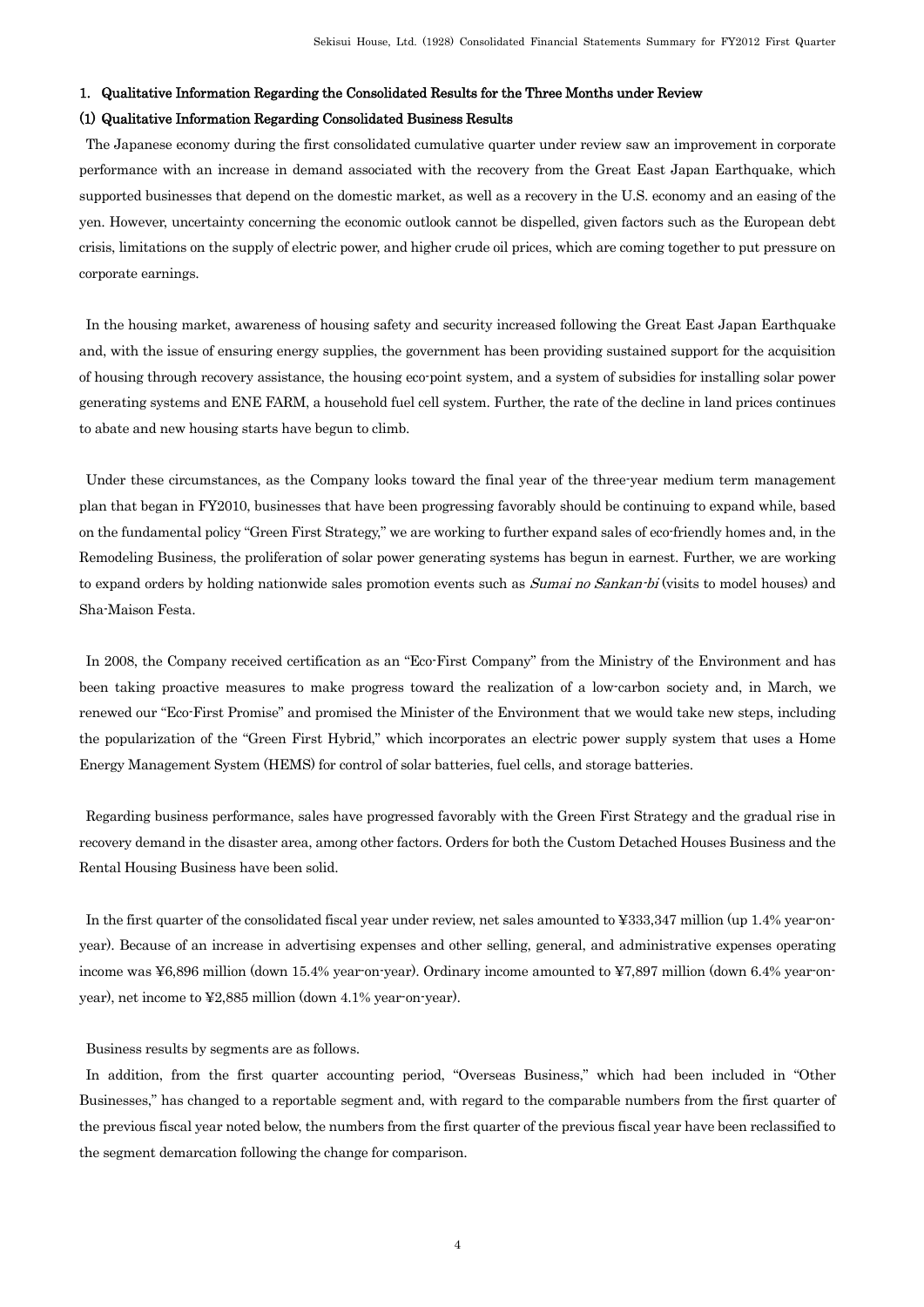## (Custom Detached Houses Business)

In the Custom Detached Houses Business, we have been proactively working to increase sales of eco-friendly houses within our core products, such as the IS ROY+E steel frame detached house with our unique exterior wall, Dyne Wall, and our unique Bellburn earthenware exterior wall incorporated into the Sha-Wood wood framed house series. We have also been presenting the Green First Hybrid and other products.

In February, a new production line was built at the Shizuoka factory for Bellburn, which has seen increased demand in recent years, that increased production capacity by a factor of 2.5 over the previous level, creating a system that enables us to meet customer demand.

As a result of these business promotions and the success of the Green First Strategy, orders have been favorable.

Sales in the Custom Detached Houses Business amounted to ¥90,714 million, down 1.1% year-on-year, and operating income to ¥4,023 million, down 21.8% year-on-year.

#### (Rental Housing Business)

In the Rental Housing Business, Sekisui House held the Sha-Maison Festa, a sales promotion event, in March and appealed our rental housing such as Sha-Maison Gardens. On the other hand, the Company has been holding seminars on the increase in the inheritance tax expected in the future, and has been proactively soliciting orders.

As a result of these business promotions, the efficacy of sales promotion events has been shown to be successful and orders have moved positively.

Sales in the Rental Housing Business amounted to ¥54,928 million, up 4.2% year-on-year, and operating income to ¥1,041 million, down 36.3% year-on-year.

### (Houses for Sale Business)

In the Houses for Sale Business, as a leading smart house company, based on the four keywords—"safety and security," "healthy and pleasant," "energy" and "watchful"—we began to propose "Smart Common City" and other smart towns nationwide, proactively marketing a new, high value-added home for sale. Continuing on from the opening of Japan's first smart town, Smart Common City Akaishidai in Akaishidai on the outskirts of Sendai City in Miyagi Prefecture, in Koga City, Ibaraki Prefecture, sales have commenced for Smart Common Stage Keyakidaira where 67 households are producing electricity sufficient for 85 households, helping to eliminate shortfalls in electric power and, during disasters, to provide emergency power to allow safe and secure living to continue.

In the meantime, we have focused on acquiring new land following inventory adjustment and orders have taken on a weaker tone.

Sales in the Houses for Sale Business amounted to ¥20,897 million, down 12.8% year-on-year, and operating loss to ¥246 million.

#### (Condominiums Business)

In the Condominium Business, sales commenced for the Grande Maison Komae in Komae City, Tokyo (524 units), which features the first ever use of "double energy creation" with the SOLAMO gas hot water system using solar power and the gas cogeneration systems sold by Tokyo Gas Co., Ltd. in a multiple family dwelling. The Company has been pursuing the Green First Strategy to add value to its sales policies in the condominium business.

As a result of this business promotion, orders for new units offered for sale have been positive.

Sales in the Condominiums Business amounted to ¥12,394 million, up 29.0% year-on-year, and operating income to ¥881 million.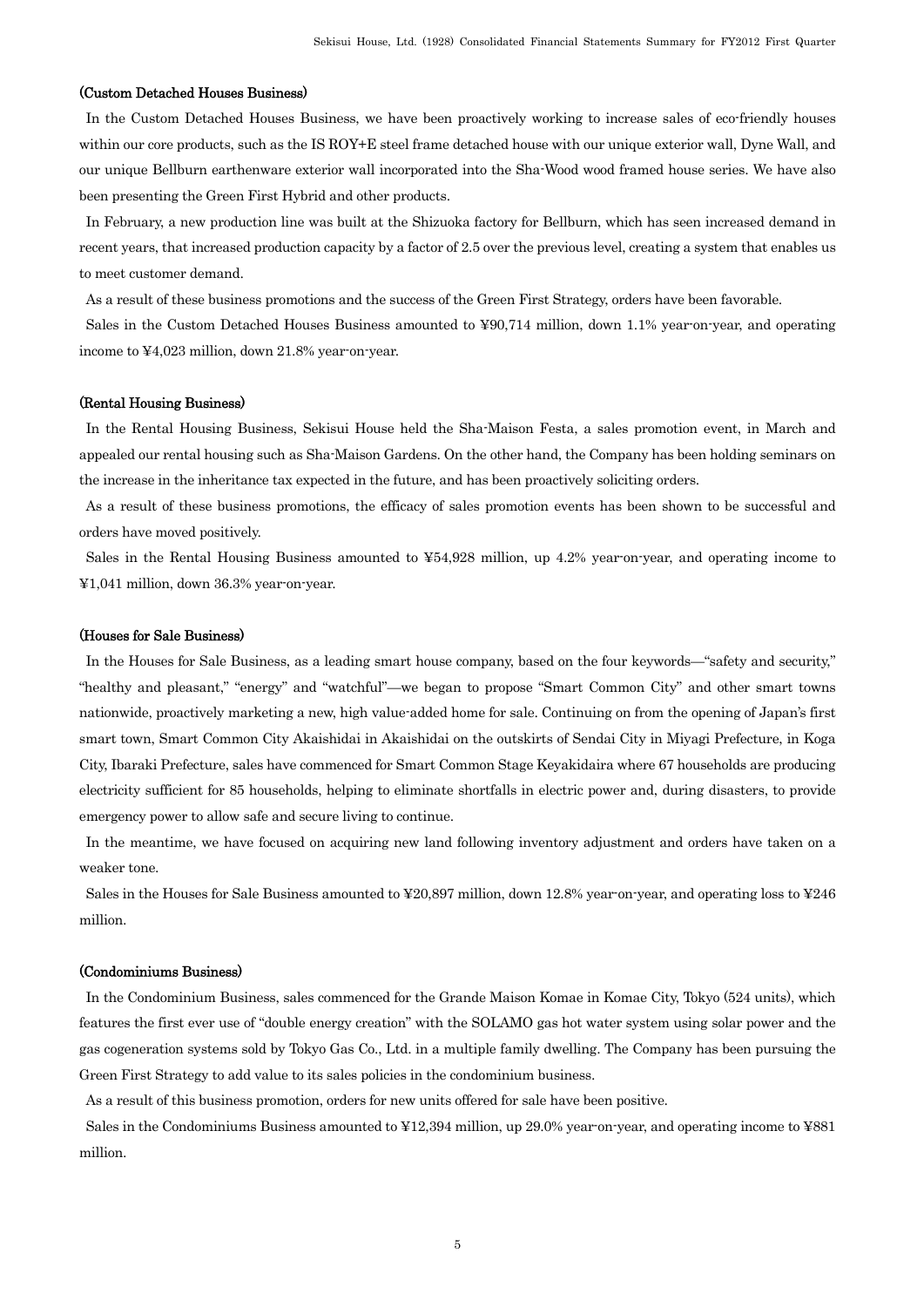### (Urban Redevelopment Business)

In the Urban Redevelopment Business, occupancy rates of Sekisui House Group's rental properties such as its Prime Maison series rental apartments remained firm. In addition, four Prime Maison properties were sold to J-REIT Sekisui House SI Investment Corporation, which contributed to the construction of a new portfolio. In Kita-ku, Tokyo, the construction of a multigenerational type rental condominium, where households with children and elderly households interact in the same space, Mast Life Furukawa Teien, was completed, presenting new rental housing to the market.

Sales in the Urban Redevelopment Business amounted to ¥12,755 million, down 35.9% year-on-year, and operating income to ¥2,328 million, down 57.4% year-on-year.

#### (Remodeling Business)

In the Remodeling Business, under the banner of "Green First Remodeling," we have been appealing to market needs by selling and proactively proposing solar power generation systems installation, insulation improvement remodeling, remodeling to improve energy conservation and efficiency. In addition, we have worked to strengthen sales by holding sales promotion events such as the Spring Remodeling Fair and Lifestyle Seminars.

As a result of this business progress, orders for solar power generating systems and others have been positive.

Sales in the Remodeling Business amounted to ¥23,458 million, up 15.2% year-on-year, and operating income to ¥1,981 million, up 26.2% year-on-year.

#### (Real Estate Management Fees Business)

In the Real Estate Management Fees Business, the number of units of Sha-Maison low-rise apartments for block leasing and management by Sekiwa Real Estate companies enjoyed a steady growth. Demand has increased in the rental housing market in urban areas and the Group is cooperating to encourage occupancy. Further, by making proposals for remodeling to meet the needs of the market, occupancy rates have remained high, particularly in the Tokyo area.

Sales in the Real Estate Management Fees Business amounted to ¥98,451 million, up 4.4% year-on-year, and operating income to ¥4,749 million, up 8.6% year-on-year.

#### (Overseas Business)

In the Overseas Business, in addition to the favorable progress of condominium sales at Wentworth Point in Australia and at the Punggol Site in Singapore, the grand opening of the Camden Hills subdivision in Australia took place in March, and made a good start with many visitors to the site. Further, in the United States, largely in the Huston area of Texas, sales have been positive. On the other hand, in Shenyang, China, a steel frame housing factory was completed and the production of industrialized housing has begun.

Sales in the Overseas Business amounted to  $\angle 7.421$  million, up 71.3% year-on-year, and operating income to  $\angle 554$ million.

### (Other Businesses)

In the Exterior Business, the Company proposed landscaping to plant trees native to each area in line with its "Gohon no ki" landscaping concept. It also made proactive proposals for comprehensive exterior designs with detached and rental housing designed to complement the neighboring townscape.

Sales in the Other Businesses amounted to ¥12,325 million, up 3.9% year-on-year, and operating loss to ¥738 million.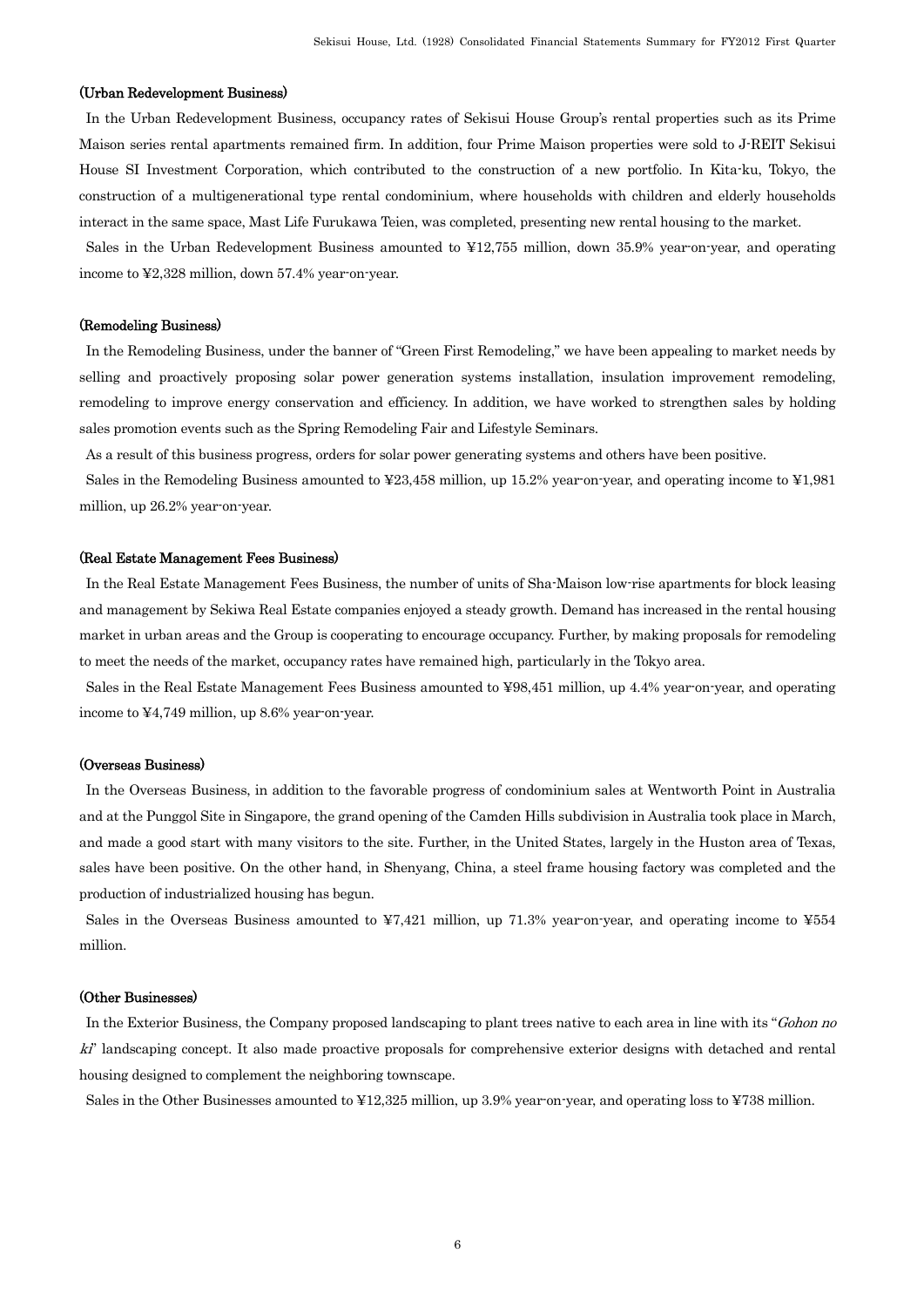## (2) Qualitative Information Regarding Consolidated Financial Conditions

Total assets decreased ¥10,692 million from the previous fiscal year, to ¥1,435,136 million at the end of the first quarter of the consolidated fiscal year ending January 31, 2013. This was primarily attributable to a decrease in cash and deposits in accordance with income taxes payment, etc., despite of an increase in undeveloped land for sale for overseas business. Liabilities decreased ¥17,794 million, to ¥677,660 million, mainly reflecting payments for notes and accounts payable-trade and income taxes paid. Net assets increased ¥7,102 million, to ¥757,476 million, chiefly owing to recording net income and an increase in foreign currency translation adjustment.

#### (3) Qualitative Information Regarding Consolidated Results Forecast

With aggressive sales promotion with the Green First Strategy as a cornerstone, each segment, including the Custom Detached House Business and the Rental Housing Business, are making favorable progress in both sales and orders so, at this time, there are no changes to the consolidated forecasts for the fiscal year ending January 31, 2013 from the plan announced on March 8, 2012.

#### 2. Matters Regarding Summary Information (Others)

- (1) Changes in Significant Subsidiaries (changes in specific subsidiaries that caused a change in scope of consolidation): Not applicable
- (2) Application of Accounting Treatment Specific to the Preparations for Consolidated Quarterly Financial Statements: Not applicable
- (3) Changes in Accounting Policies, Accounting Estimates and Restatements:

(Changes in Accounting Policies)

Change in the Method of Calculating the Income and Expenses of Overseas Subsidiaries into Yen

The income and expenses of overseas subsidiaries have, until now, been calculated using the yen exchange rate on the spot foreign exchange market on the consolidated balance sheet date but, as it is expected that the importance of overseas sales by overseas subsidiaries will increase in the future, to lessen the impact of temporary fluctuations in the foreign exchange market on periodic profit or loss and to more appropriately reflect the business performance of overseas subsidiaries in the consolidated financial statements, beginning with the current first quarter consolidated accounting period, the method of calculating yen exchange rates has been changed to the average foreign exchange rate for the period.

As a result of this change, the impact on the profit and loss of the previous cumulative first quarter and the cumulative effect up to the start of the current consolidated fiscal year has been negligible so it has not been applied retroactively.

(4) Additional information:

.

(Application of Accounting Standard for Accounting Changes and Error Correction)

Changes in accounting or correction of past errors from the start of the consolidated first quarter period under review will be made by the application of Accounting Standard for Accounting Changes and Error Corrections (ASBJ Statement No. 24, December 4, 2009) and Guidance on Accounting Standard for Accounting Changes and Error Corrections (ASBJ Guidance No. 24, December 4, 2009.)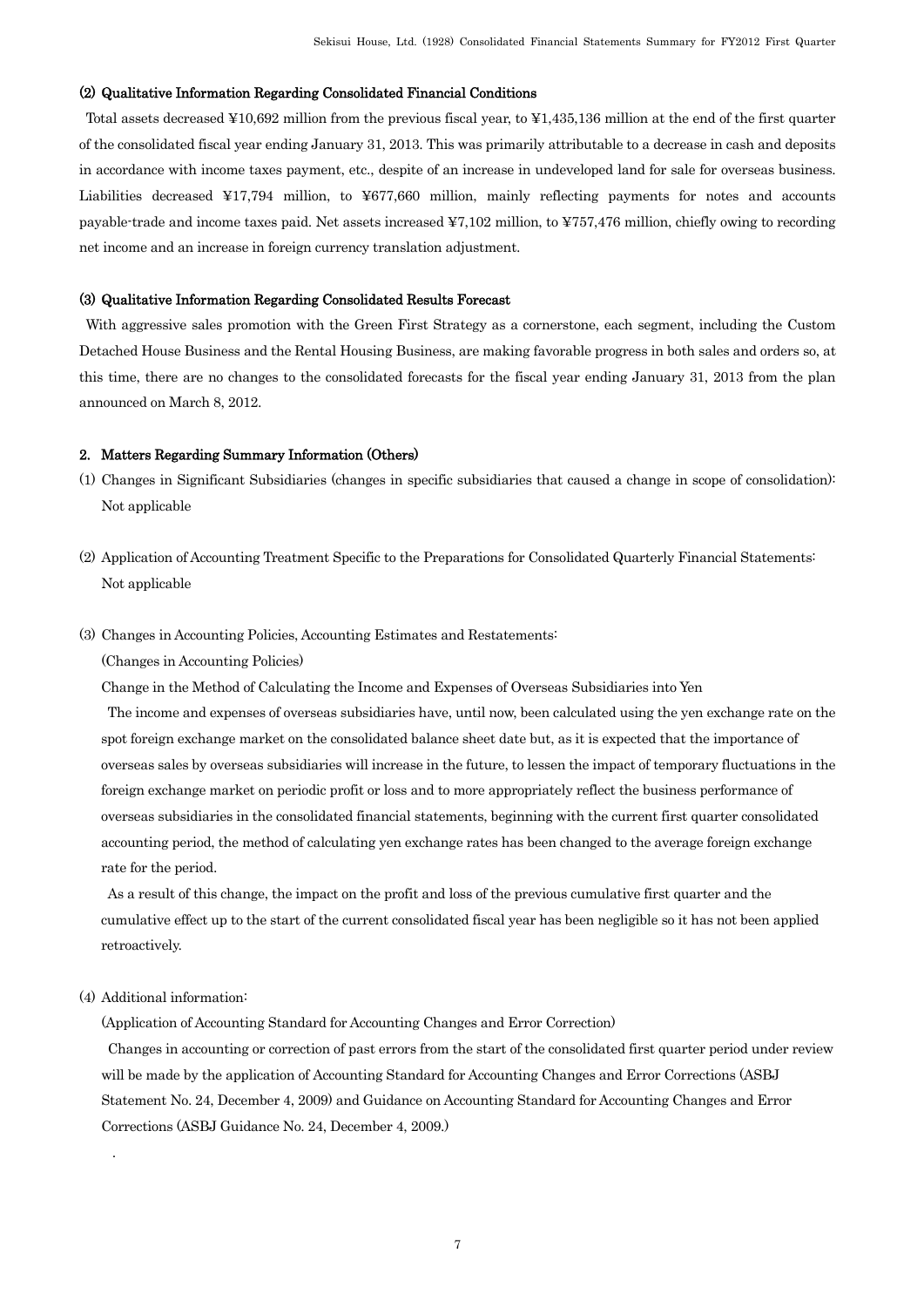## 3. Consolidated Quarterly Financial Statements

## (1) Consolidated Quarterly Balance Sheets

|                                                                                |                        | $(\frac{y}{x})$ million |
|--------------------------------------------------------------------------------|------------------------|-------------------------|
|                                                                                | As of January 31, 2012 | As of April 30, 2012    |
| Assets                                                                         |                        |                         |
| Current assets                                                                 |                        |                         |
| Cash and deposits                                                              | 169,524                | 106,110                 |
| Notes receivable, accounts receivable from<br>completed construction contracts | 36,530                 | 36,841                  |
| Short term investment securities                                               | 5,000                  |                         |
| Costs on uncompleted construction contracts                                    | 8,344                  | 11,941                  |
| Buildings for sale                                                             | 135,541                | 142,991                 |
| Land for sale in lots                                                          | 340,631                | 340,172                 |
| Undeveloped land for sale                                                      | 125,004                | 146,593                 |
| Other inventories                                                              | 6,810                  | 7,686                   |
| Deferred tax assets                                                            | 50,248                 | 48,700                  |
| Other                                                                          | 40,428                 | 40,971                  |
| Allowance for doubtful accounts                                                | (1,989)                | (1,978)                 |
| Total current assets                                                           | 916,074                | 880,030                 |
| Noncurrent assets                                                              |                        |                         |
| Property, plant and equipment                                                  |                        |                         |
| Buildings and structures, net                                                  | 131,326                | 138,038                 |
| Machinery, equipment and vehicles, net                                         | 10,394                 | 12,240                  |
| Land                                                                           | 191,355                | 199,627                 |
| Construction in progress                                                       | 16,667                 | 18,225                  |
| Other, net                                                                     | 4,391                  | 4,126                   |
| Total property, plant and equipment                                            | 354,135                | 372,258                 |
| Intangible assets                                                              | 14,331                 | 15,150                  |
| Investments and other assets                                                   |                        |                         |
| Investment securities                                                          | 65,855                 | 69,159                  |
| Long term loans receivable                                                     | 35,795                 | 37,886                  |
| Deferred tax assets                                                            | 21,699                 | 22,264                  |
| Other                                                                          | 38,948                 | 39,393                  |
| Allowance for doubtful accounts                                                | (1,012)                | (1,007)                 |
| Total investments and other assets                                             | 161,287                | 167,696                 |
| Total noncurrent assets                                                        | 529,754                | 555,106                 |
| Total assets                                                                   | 1,445,828              | 1,435,136               |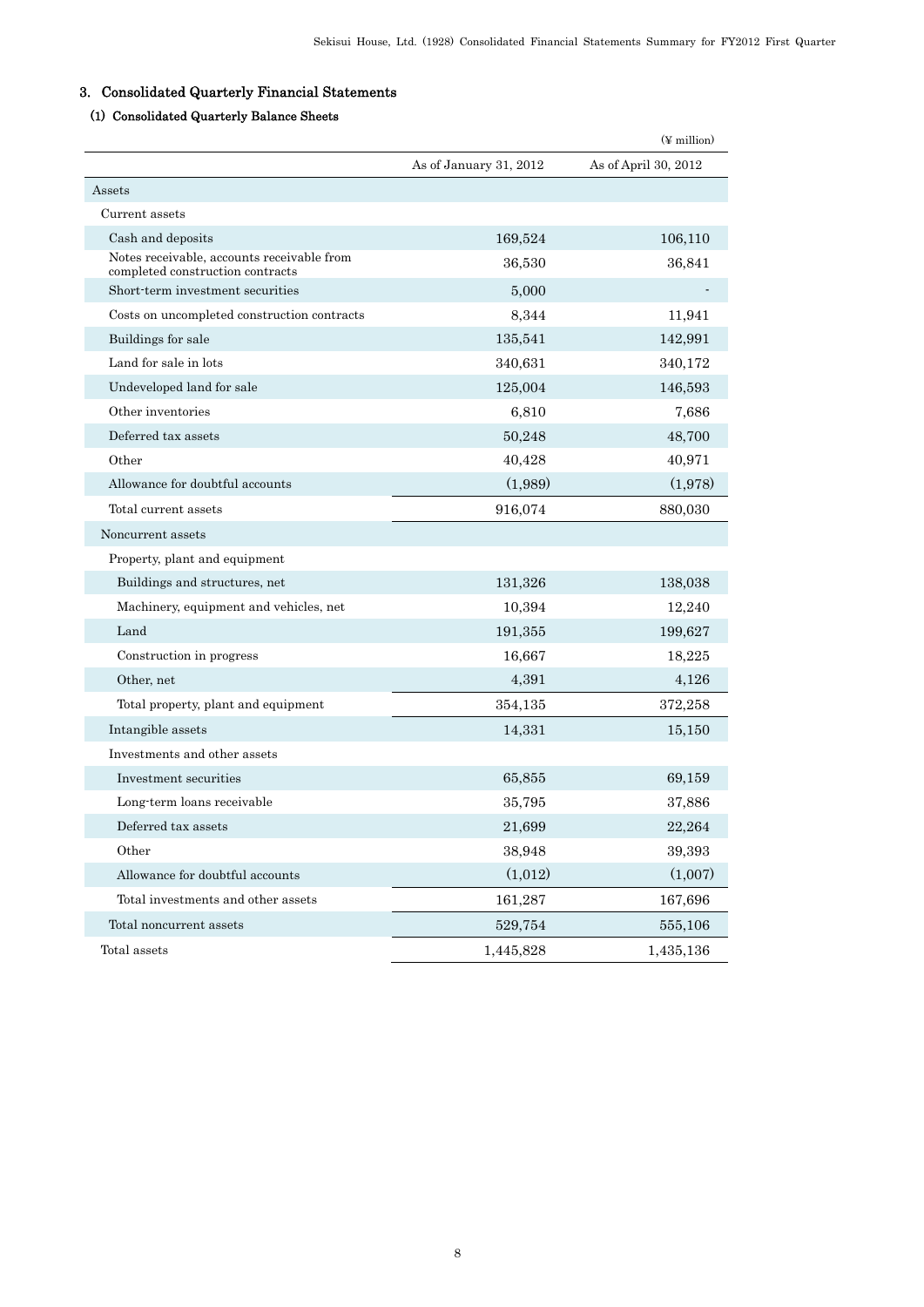|                                                               |                        | $(\frac{y}{x})$ million |
|---------------------------------------------------------------|------------------------|-------------------------|
|                                                               | As of January 31, 2012 | As of April 30, 2012    |
| Liabilities                                                   |                        |                         |
| Current liabilities                                           |                        |                         |
| Notes payable, accounts payable for<br>construction contracts | 88,774                 | 71,132                  |
| Electronically recorded obligations operating                 | 49,763                 | 43,376                  |
| Short-term bonds payable                                      |                        | 25,000                  |
| Short-term loans payable                                      | 18,970                 | 19,373                  |
| Current portion of bonds                                      | 59,995                 | 59,996                  |
| Current portion of long-term loans payable                    | 2,108                  | 4,079                   |
| Income taxes payable                                          | 27,043                 | 3,842                   |
| Advances received on uncompleted construction<br>contracts    | 76,272                 | 84,550                  |
| Provision for bonuses                                         | 17,151                 | 15,402                  |
| Provision for directors' bonuses                              | 734                    |                         |
| Provision for warranties for completed<br>construction        | 3,091                  | 3,109                   |
| Other                                                         | 64,346                 | 51,482                  |
| Total current liabilities                                     | 408,251                | 381,348                 |
| Noncurrent liabilities                                        |                        |                         |
| Bonds payable                                                 | 70,000                 | 70,000                  |
| Bonds with subscription rights to shares                      | 50,000                 | 50,000                  |
| Long-term loans payable                                       | 62,660                 | 66,623                  |
| Long term lease and guarantee deposited                       | 52,293                 | 54,078                  |
| Provision for retirement benefits                             | 42,525                 | 45,433                  |
| Provision for directors' retirement benefits                  | 1,035                  | 984                     |
| Other                                                         | 8,687                  | 9,190                   |
| Total noncurrent liabilities                                  | 287,202                | 296,311                 |
| Total liabilities                                             | 695,454                | 677,660                 |
| Net assets                                                    |                        |                         |
| Shareholders' equity                                          |                        |                         |
| Capital stock                                                 | 186,554                | 186,554                 |
| Capital surplus                                               | 237,522                | 237,522                 |
| Retained earnings                                             | 326,153                | 322,320                 |
| Treasury stock                                                | (4,201)                | (4,204)                 |
| Total shareholders' equity                                    | 746,028                | 742,192                 |
| Accumulated other comprehensive income                        |                        |                         |
| Valuation difference on available-for-sale<br>securities      | 1,575                  | 2,906                   |
| Deferred gains or losses on hedges                            | (7)                    | 47                      |
| Foreign currency translation adjustment                       | (3,766)                | 5,663                   |
| Total accumulated other comprehensive<br>income               | (2,198)                | 8,617                   |
| Subscription rights to shares                                 | 365                    | 380                     |
| Minority interests                                            | 6,178                  | 6,286                   |
| Total net assets                                              | 750,374                | 757,476                 |
| Total liabilities and net assets                              | 1,445,828              | 1,435,136               |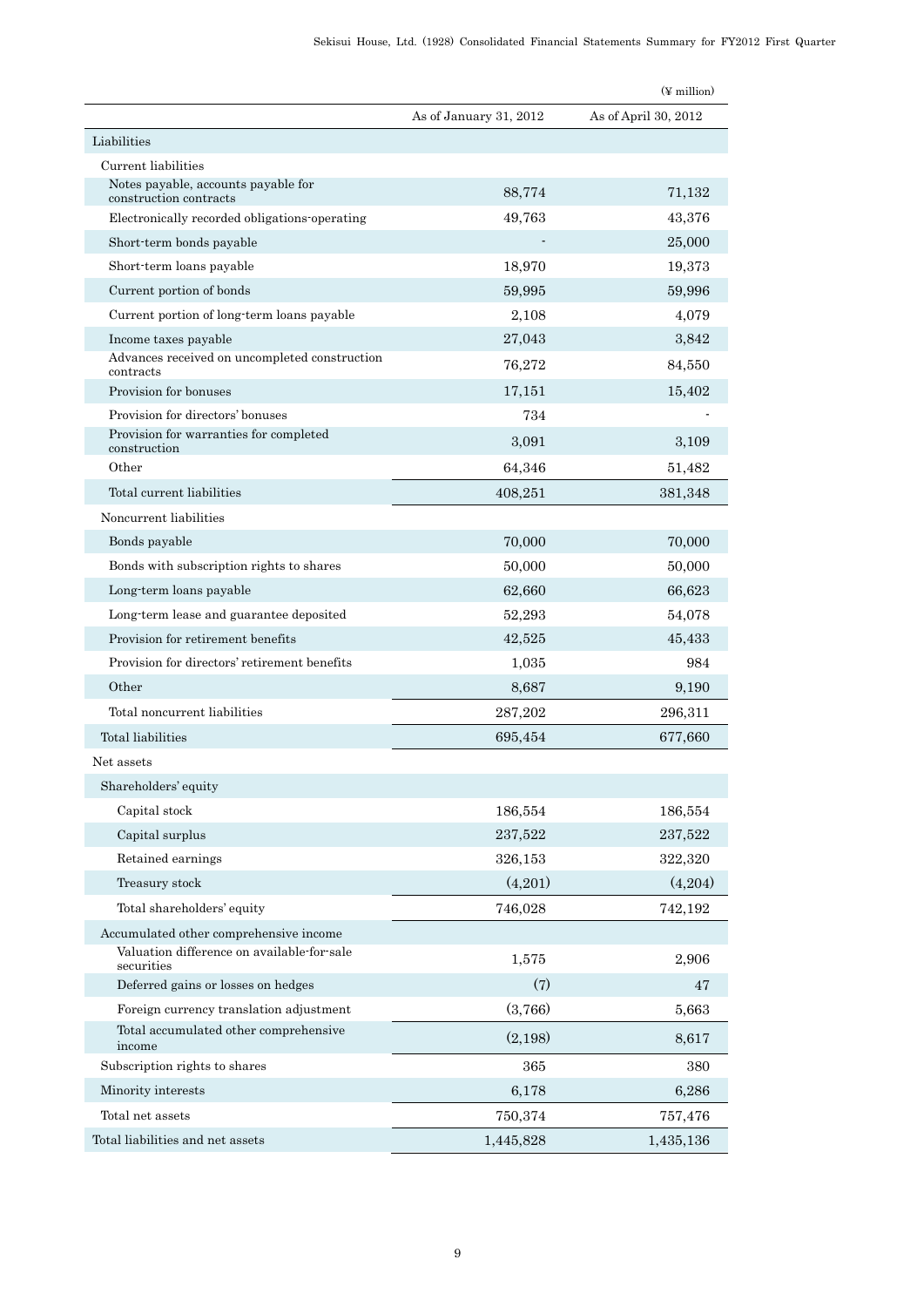## (2) Consolidated Quarterly Statements of Income and Consolidated Quarterly Statements of Comprehensive Income (Consolidated Quarterly Statements of Income)

For the three months ended April 30, 2011 and 2012

|                                                                                           |                                  | $(\frac{y}{x})$ million          |
|-------------------------------------------------------------------------------------------|----------------------------------|----------------------------------|
|                                                                                           | Feb. 1, $2011 - Apr.$ 30, $2011$ | Feb. 1, $2012 - Apr.$ 30, $2012$ |
| Net sales                                                                                 | 328,768                          | 333,347                          |
| Cost of sales                                                                             | 272,197                          | 275,879                          |
| Gross profit                                                                              | 56,571                           | 57,468                           |
| Selling, general and administrative expenses                                              | 48,420                           | 50,572                           |
| Operating income                                                                          | 8,150                            | 6,896                            |
| Non-operating income                                                                      |                                  |                                  |
| Interest income                                                                           | 154                              | 264                              |
| Dividends income                                                                          | 12                               | 14                               |
| Foreign exchange gains                                                                    | 179                              | 1,161                            |
| Insurance agency commission                                                               | 368                              |                                  |
| Equity in earnings of affiliates                                                          | 53                               |                                  |
| Other                                                                                     | 993                              | 926                              |
| Total non-operating income                                                                | 1,761                            | 2,367                            |
| Non-operating expenses                                                                    |                                  |                                  |
| Interest expenses                                                                         | 454                              | 402                              |
| Equity in losses of affiliates                                                            |                                  | 258                              |
| Other                                                                                     | 1,023                            | 705                              |
| Total non-operating expenses                                                              | 1,477                            | 1,366                            |
| Ordinary income                                                                           | 8,434                            | 7,897                            |
| Extraordinary loss                                                                        |                                  |                                  |
| Loss on valuation of investment securities                                                | 182                              | 419                              |
| Loss on sales and retirement of noncurrent<br>assets                                      | 198                              | 282                              |
| Loss on disaster                                                                          | 1,055                            |                                  |
| Loss on adjustment for changes of accounting<br>standard for asset retirement obligations | 687                              |                                  |
| Total extraordinary losses                                                                | 2,123                            | 701                              |
| Income before income taxes and minority interests                                         | 6,310                            | 7,196                            |
| Income taxes-current                                                                      | 2,811                            | 3,592                            |
| Income taxes-deferred                                                                     | 485                              | 257                              |
| Total income taxes                                                                        | 3,296                            | 3,850                            |
| Income before minority interests                                                          | 3,014                            | 3,345                            |
| Minority interests in income                                                              | $\bf 5$                          | 460                              |
| Net income                                                                                | 3,008                            | 2,885                            |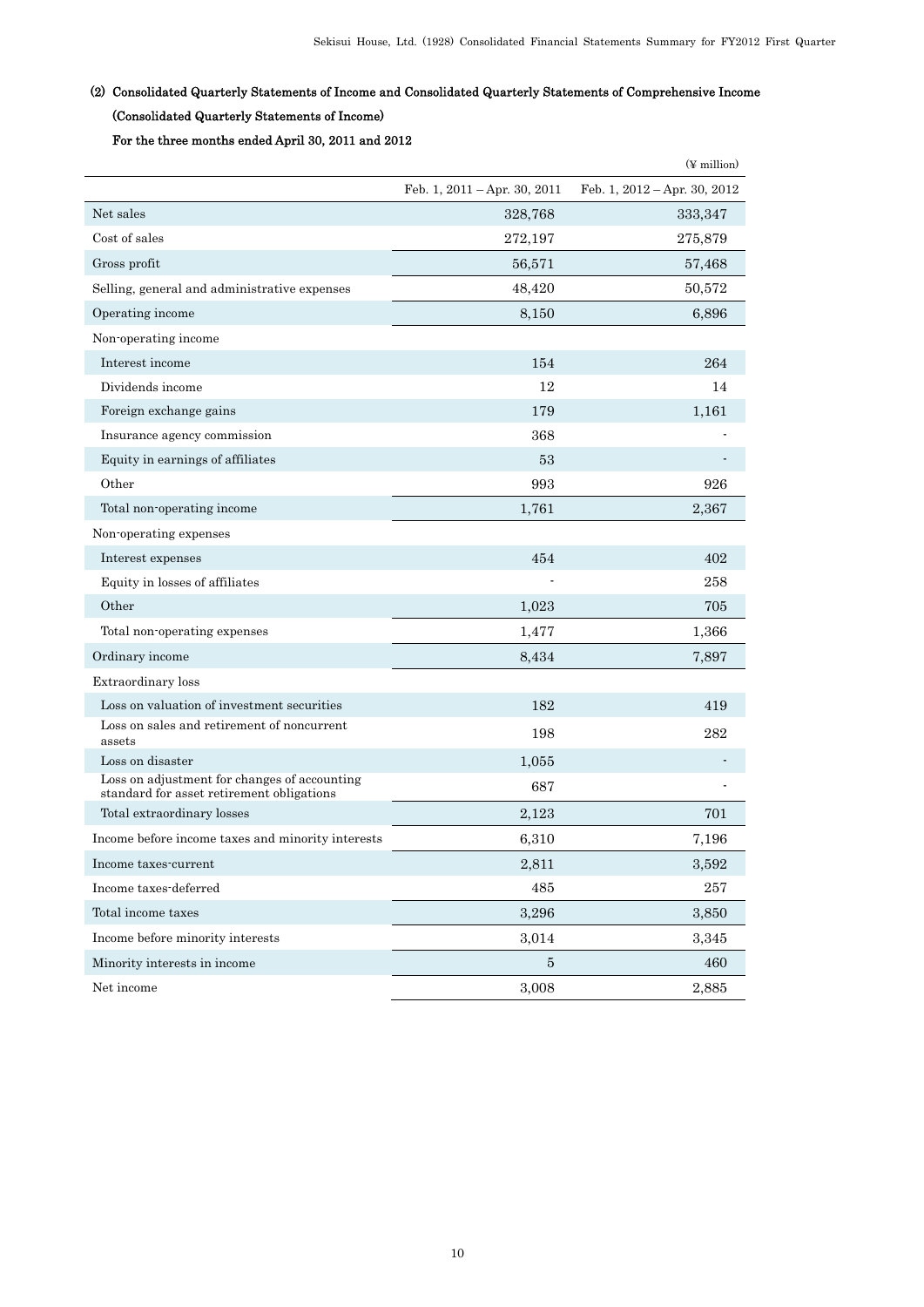## (Consolidated Quarterly Statements of Comprehensive Income)

## For the three months ended April 30, 2011 and 2012

|                                                                                        | Feb. 1, $2011 - Apr.$ 30, $2011$ | Feb. 1, $2012 - Apr.$ 30, $2012$ |
|----------------------------------------------------------------------------------------|----------------------------------|----------------------------------|
| Income before minority interests                                                       | 3,014                            | 3,345                            |
| Other comprehensive income                                                             |                                  |                                  |
| Valuation difference on available-for-sale<br>securities                               | (459)                            | 1,308                            |
| Deferred gains or losses on hedges                                                     | (9)                              | 55                               |
| Foreign currency translation adjustment                                                | 257                              | 9,464                            |
| Share of other comprehensive income of<br>associates accounted for using equity method | 39                               | 60                               |
| Total other comprehensive income                                                       | (171)                            | 10,888                           |
| Comprehensive income                                                                   | 2,843                            | 14,234                           |
| Comprehensive income attributable to                                                   |                                  |                                  |
| Comprehensive income attributable to owners of<br>the parent                           | 2,836                            | 13,701                           |
| Comprehensive income attributable to minority<br>interests                             | 6                                | 532                              |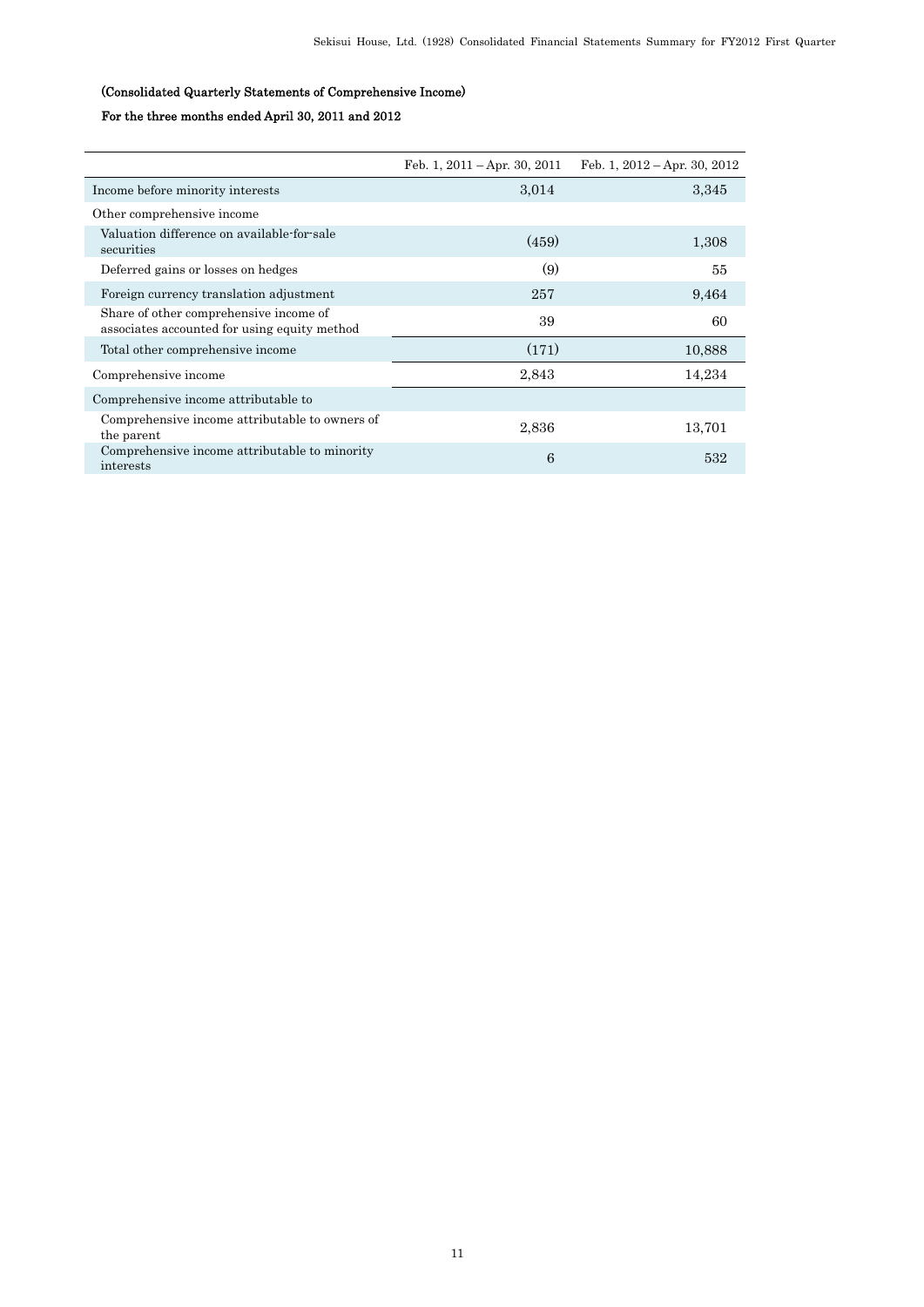## (3) Notes Regarding Assumption of a Going Concern

Not applicable

## (4) Segment Information

I. Three months ended April 30, 2011 (February 1, 2011 through April 30, 2011)

1. Sales and operating income (loss) by reportable business segment

(¥ million)

|                                           | Reportable Business Segments |                   |                    |              |                        |            |                                   |  |
|-------------------------------------------|------------------------------|-------------------|--------------------|--------------|------------------------|------------|-----------------------------------|--|
|                                           | Custom<br>detached<br>houses | Rental<br>housing | Houses<br>for sale | Condominiums | Urban<br>redevelopment | Remodeling | Real estate<br>management<br>fees |  |
| Sales                                     |                              |                   |                    |              |                        |            |                                   |  |
| $(1)$ Sales to third<br>parties           | 91,702                       | 52,737            | 23,971             | 9,609        | 19,907                 | 20,362     | 94,285                            |  |
| (2) Inter-group<br>sales and<br>transfers | $\blacksquare$               | 1,044             | $\blacksquare$     | ٠            | 27                     | 1          | 599                               |  |
| Net sales                                 | 91,702                       | 53,782            | 23,971             | 9,609        | 19,934                 | 20,364     | 94,885                            |  |
| Operating income<br>$(\text{loss})$       | 5,145                        | 1,634             | (795)              | (134)        | 5,460                  | 1,570      | 4,373                             |  |

|                                                | Overseas<br>business | Reportable Business Segments<br>Total | Other Businesses<br>(Note: 1) | Total   | Adjustments<br>(Note:2) | Amounts on the<br>consolidated<br>financial<br>statements<br>(Note: 3) |
|------------------------------------------------|----------------------|---------------------------------------|-------------------------------|---------|-------------------------|------------------------------------------------------------------------|
|                                                |                      |                                       |                               |         |                         |                                                                        |
| Sales                                          |                      |                                       |                               |         |                         |                                                                        |
| $(1)$ Sales to third<br>parties                | 4,331                | 316,907                               | 11,861                        | 328,768 | ٠                       | 328,768                                                                |
| $(2)$ Inter-group<br>sales and<br>transfers    | $\blacksquare$       | 1,673                                 | 1,152                         | 2,826   | (2,826)                 |                                                                        |
| Net sales                                      | 4,331                | 318,581                               | 13,014                        | 331,595 | (2,826)                 | 328,768                                                                |
| Operating income<br>$(\overline{\text{loss}})$ | (699)                | 16,555                                | (972)                         | 15,583  | (7, 432)                | 8,150                                                                  |

Notes:

1. Other Businesses principally include the exterior business.

2. An adjustment of ¥7,432 million for segment income (loss) includes an elimination of inter-segment transactions of ¥882 million and corporate expenses of ¥6,550 million that have not been allocated to each segment. Corporate expenses mainly include selling, general and administration expenses and experiment and research expenses that do not belong to any reportable segments.

3. Operating income (loss) by business segment is adjusted to correspond to operating income in the consolidated quarterly statements of income.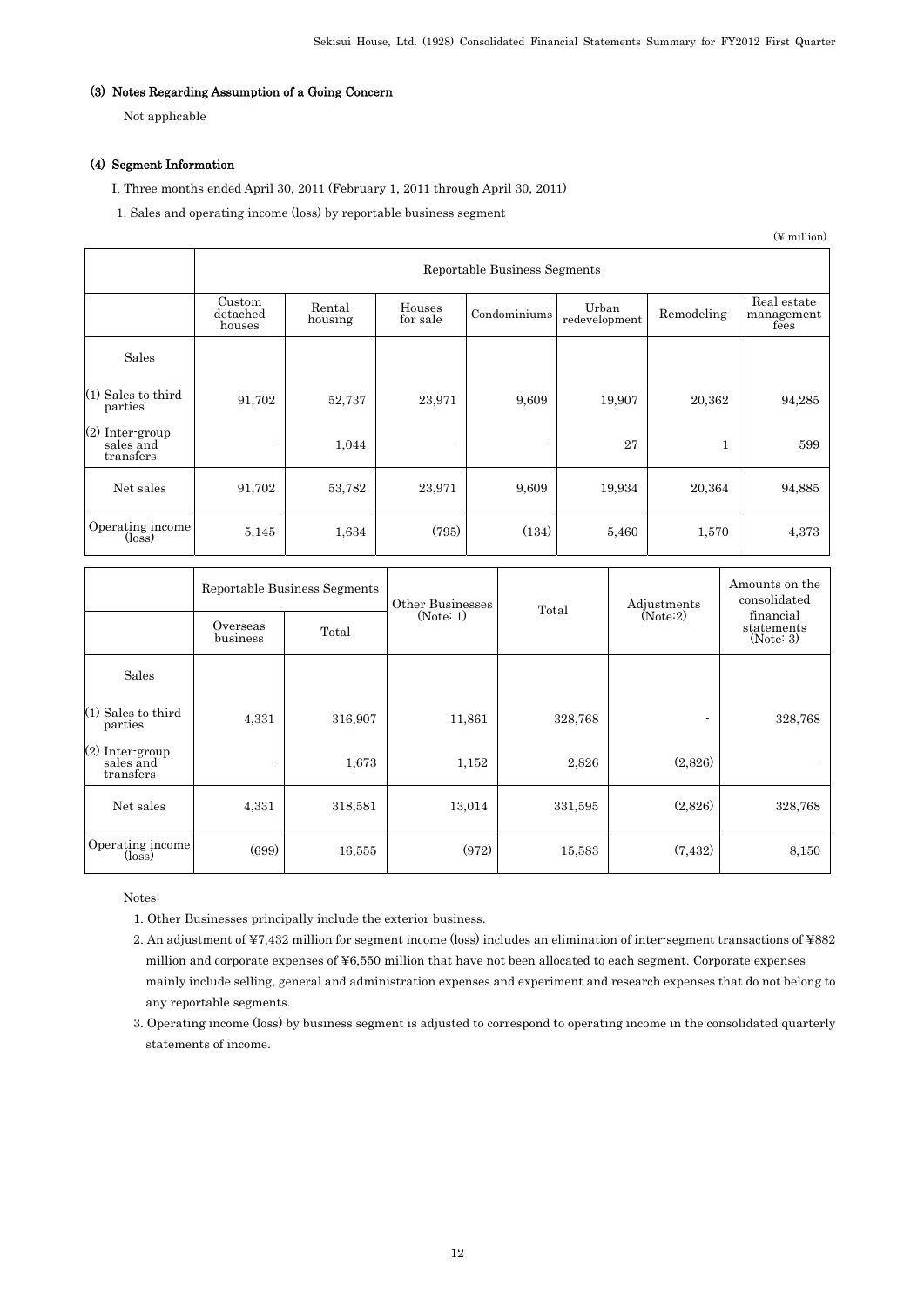### II. Three months ended April 30, 2012 (February 1, 2012 through April 30, 2012)

## 1. Sales and operating income (loss) by reportable business segment

(¥ million)

|                                                | Reportable Business Segments |                   |                    |                          |                        |            |                                   |  |
|------------------------------------------------|------------------------------|-------------------|--------------------|--------------------------|------------------------|------------|-----------------------------------|--|
|                                                | Custom<br>detached<br>houses | Rental<br>housing | Houses<br>for sale | Condominiums             | Urban<br>redevelopment | Remodeling | Real estate<br>management<br>fees |  |
| Sales                                          |                              |                   |                    |                          |                        |            |                                   |  |
| $(1)$ Sales to third<br>parties                | 90,714                       | 54,928            | 20.897             | 12,394                   | 12,755                 | 23,458     | 98,451                            |  |
| (2) Inter-group<br>sales and<br>transfers      |                              | 653               |                    | $\overline{\phantom{a}}$ | 25                     | 11         | 652                               |  |
| Net sales                                      | 90,714                       | 55,581            | 20,897             | 12.394                   | 12,780                 | 23,469     | 99,104                            |  |
| Operating income<br>$(\overline{\text{loss}})$ | 4,023                        | 1,041             | (246)              | 881                      | 2,328                  | 1,981      | 4,749                             |  |

|                                           | Reportable Business Segments |         | Other Businesses | Total   | Adjustments              | Amounts on the<br>consolidated       |  |
|-------------------------------------------|------------------------------|---------|------------------|---------|--------------------------|--------------------------------------|--|
|                                           | Overseas<br>business         | Total   | (Note: 1)        |         | (Note:2)                 | financial<br>statements<br>(Note: 3) |  |
| Sales                                     |                              |         |                  |         |                          |                                      |  |
| $(1)$ Sales to third<br>parties           | 7,421                        | 321,021 | 12,325           | 333,347 | $\overline{\phantom{a}}$ | 333,347                              |  |
| (2) Inter group<br>sales and<br>transfers | $\blacksquare$               | 1,343   | 1,235            | 2,578   | (2.578)                  | $\blacksquare$                       |  |
| Net sales                                 | 7,421                        | 322,365 | 13,561           | 335,926 | (2,578)                  | 333,347                              |  |
| Operating income<br>$(\text{loss})$       | 554                          | 15,314  | (738)            | 14,575  | (7,678)                  | 6,896                                |  |

Notes:

- 1. Other Businesses principally include the exterior business.
- 2. An adjustment of ¥7,678 million for segment income (loss) includes an elimination of inter-segment transactions of ¥873 million and corporate expenses of ¥6,804 million that have not been allocated to each segment. Corporate expenses mainly include selling, general and administration expenses and experiment and research expenses that do not belong to any reportable segments.
- 3. Operating income (loss) by business segment is adjusted to correspond to operating income in the consolidated quarterly statements of income.
- 2. Matters regarding changes in reporting segments
- (Change in segmentation)

From the consolidated first quarter period under review, the method of reporting the Overseas Business, which had been included in Other Businesses, has changed because it has grown in importance and is now a reportable segment.

In addition, segment information shown for the previous consolidated cumulative first quarter has been prepared based on the reportable segment demarcations after the change.

(Change in the Method of Calculating the Income and Expenses of Overseas Subsidiaries into Yen)

As stated in the "Changes in the Accounting Policies," the income and expenses of overseas subsidiaries have, until now, been calculated using the yen exchange rate on the spot foreign exchange market on the consolidated balance sheet date but, beginning with the current first quarter consolidated accounting period, the method of calculating yen exchange rates has been